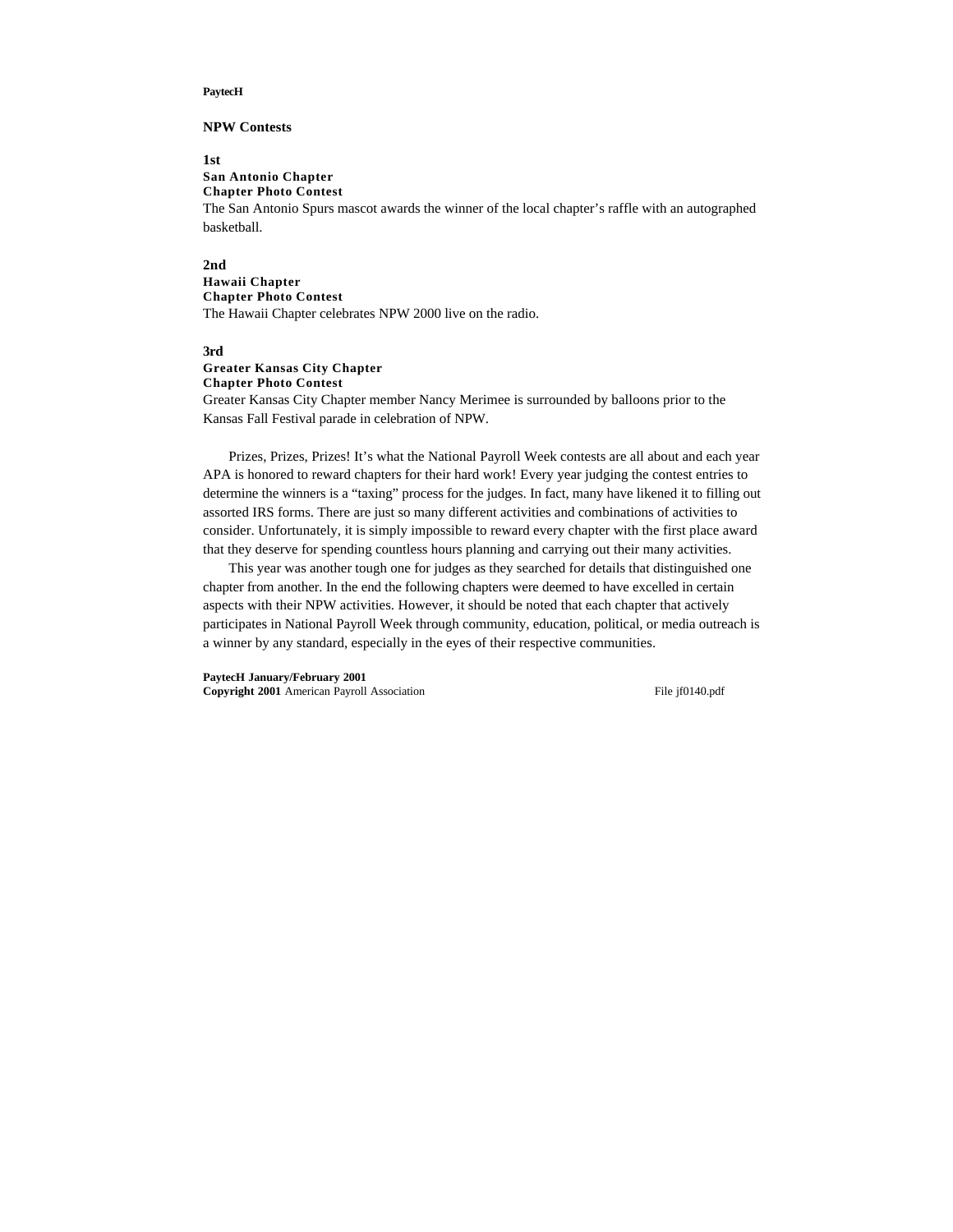**National Payroll Week 2000 Chapter Promotion Contest**

**First Place** Baltimore Metropolitan Area Chapter

**Second Place** Southeastern Pennsylvania Chapter

**Third Place** Atlanta Chapter

**National Payroll Week 2000 Individual Company Activity Contest**

**First Place** AETNA Insurance

**Second Place** Levi Strauss and Co.

**Third Place** Dobson Communications

*Honorable Mention:*

- Pennsylvania Bureau of Commonwealth Payroll Operations
- Virginia Department of Transportation
- Johnson Controls

**PaytecH January/February 2001 Copyright 2001** American Payroll Association File jf0140.pdf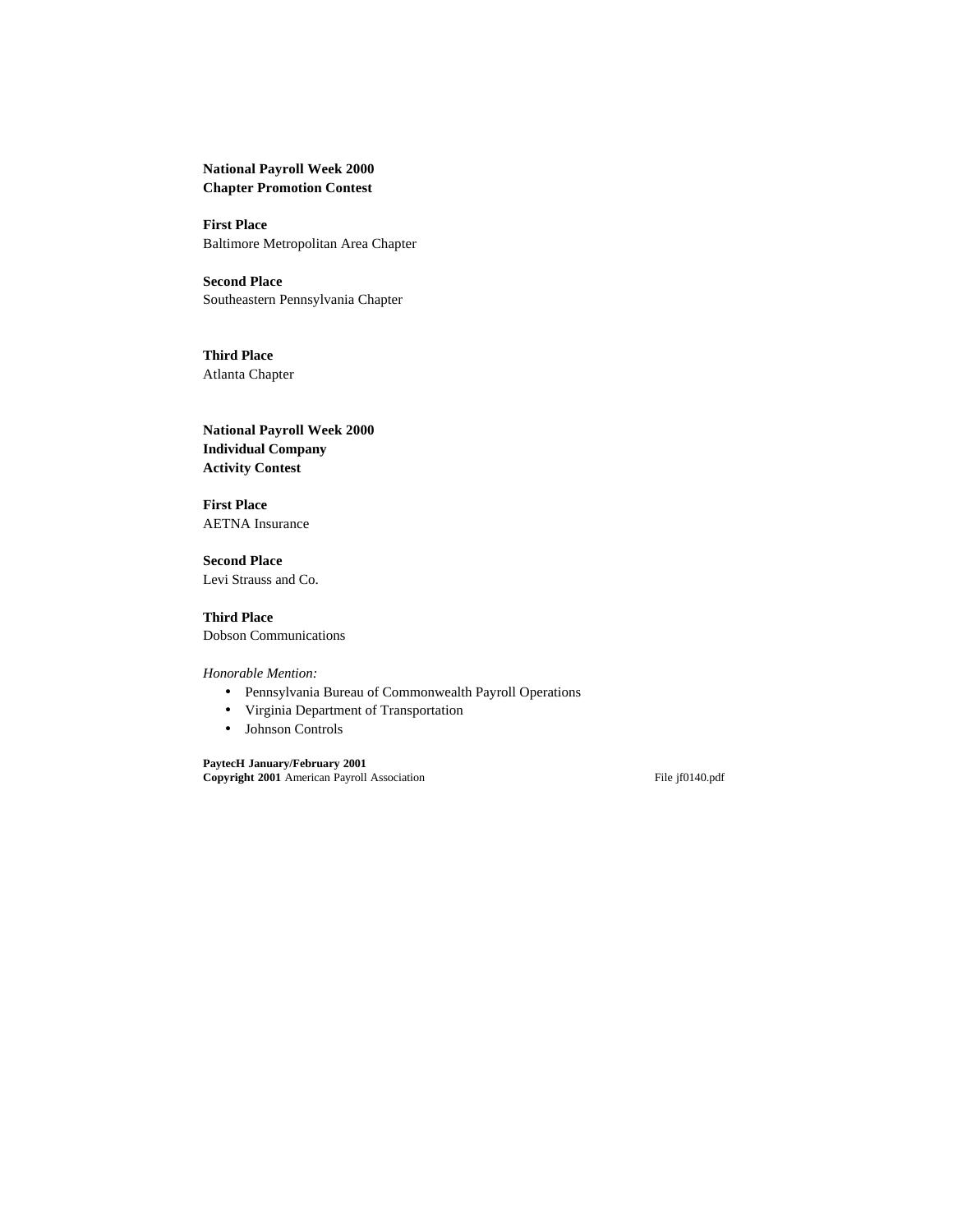**National Payroll Week 2000 Chapter Activity Contest Educational Outreach and Community Service**

**First Place** Fox Valley Payroll Association

**Second Place** Greater Kansas City Chapter

**Third Place** SunCoast Bay Area Chapter

#### *Honorable Mention*

- Southeastern Pennsylvania Chapter
- Central Valley Chapter
- Greater Milwaukee Chapter

## **National Payroll Week 2000 Chapter Activity Contest Political and Media Outreach**

## **First Place**

South Carolina Chapter

## **Second Place**

Susquehanna Valley Chapter

## **Third Place**

Dallas Chapter

## *Honorable Mention*

- Southeastern Pennsylvania Chapter
- Greater Kansas City Chapter